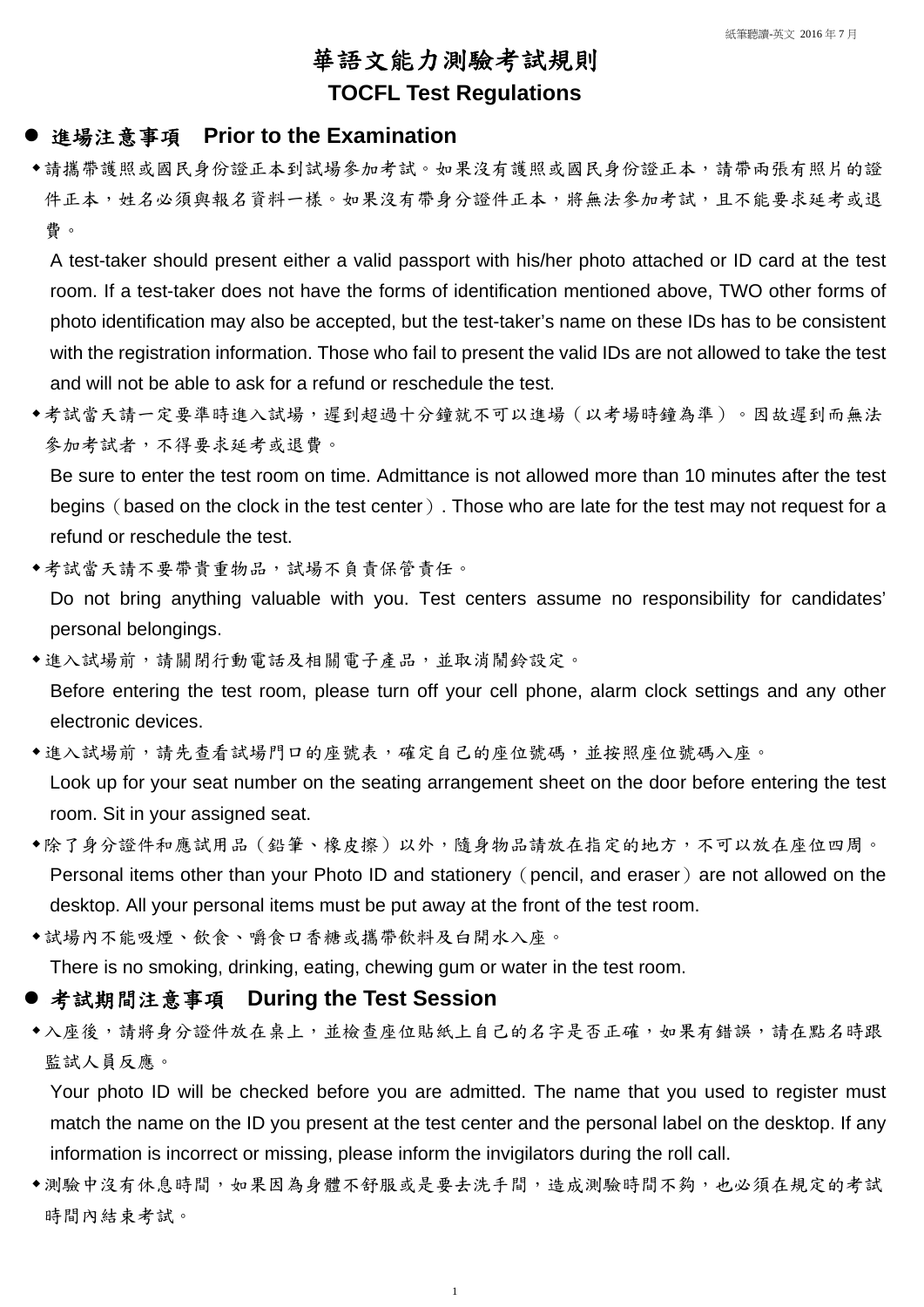No breaks are given during the test. You are required to finish the test in time even if you are permitted to leave the test room for special reasons.

- ◆已經進入試場參加考試的考生,必須等到聽力測驗結束後,才能夠提早離開或交卷。 You may turn in the Answer Sheet or leave the test room only when the listening section is finished.
- 考試時,行動電話及相關電子產品不可以發出任何聲音或振動,如果有違規情況,將取消考試資格。 If your cell phone or any other electronic devices ring, vibrate, or make any noise during the test, you will not receive any scores for this test.
- ◆考生不可以左顧右盼、相互交談,影響考試秩序將取消考試資格。

◆若發現有人頂替代考,考生與代考者,會被要求離開試場並取消考試資格,二年內不得再報名參加本測 驗。

◆考試時,嚴格禁止以文字、錄音或其他形式,複製考試內容,如果有違規情況,會被要求離開試場並取 消考試資格,二年內不得再報名參加本測驗。

Do not look around, discuss test content, make noise or cause any disturbance during the test session. Or you will not receive any scores for this test.

◆考生如有作弊或其他違規情況,或有不服監試人員指示者,監試人員可以要求考生離開試場並取消考試 資格。

If you attempt to take the test for someone else or have someone take the test for you, both of you will be dismissed from the test room and will not receive any scores for this test. Moreover, both of you may not be able to attend the TOCFL test in the next 2 years.

如有本測驗未列之其他作弊、不良意圖之行為,或影響考試公平、考生權益之事項,及其他特殊情況時, 得由監試人員予以登記,再由本會依其情節輕重予以處理。

It is not allowed to copy the test content by transcribing, recording or any other format during the test. If you do so, you will be dismissed from the test room and will not receive any scores for this test. Moreover, you may not be able to attend the TOCFL test in the next 2 years.

If you fail to comply with the test administration regulations or the test administrator's directions, you will be dismissed from the test room and will not receive any scores for this test.

#### **●考試結束注意事項 After the Examination**

◆當監試人員宣布考試時間結束時,考生應留在座位上等待監試人員清點題本與答案卡數量,考生不可以 將題本與答案卡帶走,如有違規情況,將取消考試資格,二年內不得再報名參加本測驗。

When the test time is up, you must stay in the test room waiting for the proctors' instructions. The proctors will collect all the test books and answer sheets. Taking any of these away from the test room is a serious violation of the rule. If you do so, you will not receive any scores for this test and may not be able to attend the TOCFL test in the next 2 years.

出場後,不得在試場附近逗留或大聲講話。

After the test, hanging around, discussing or sharing the test content, or giving assistance to other candidates in any form is prohibited.

Steering Committee for the Test Of Proficiency-Huayu reserves the right to take all actions for

disruptive behavior or failure to comply with the test administration regulations or the test

administrator's directions during the test session.